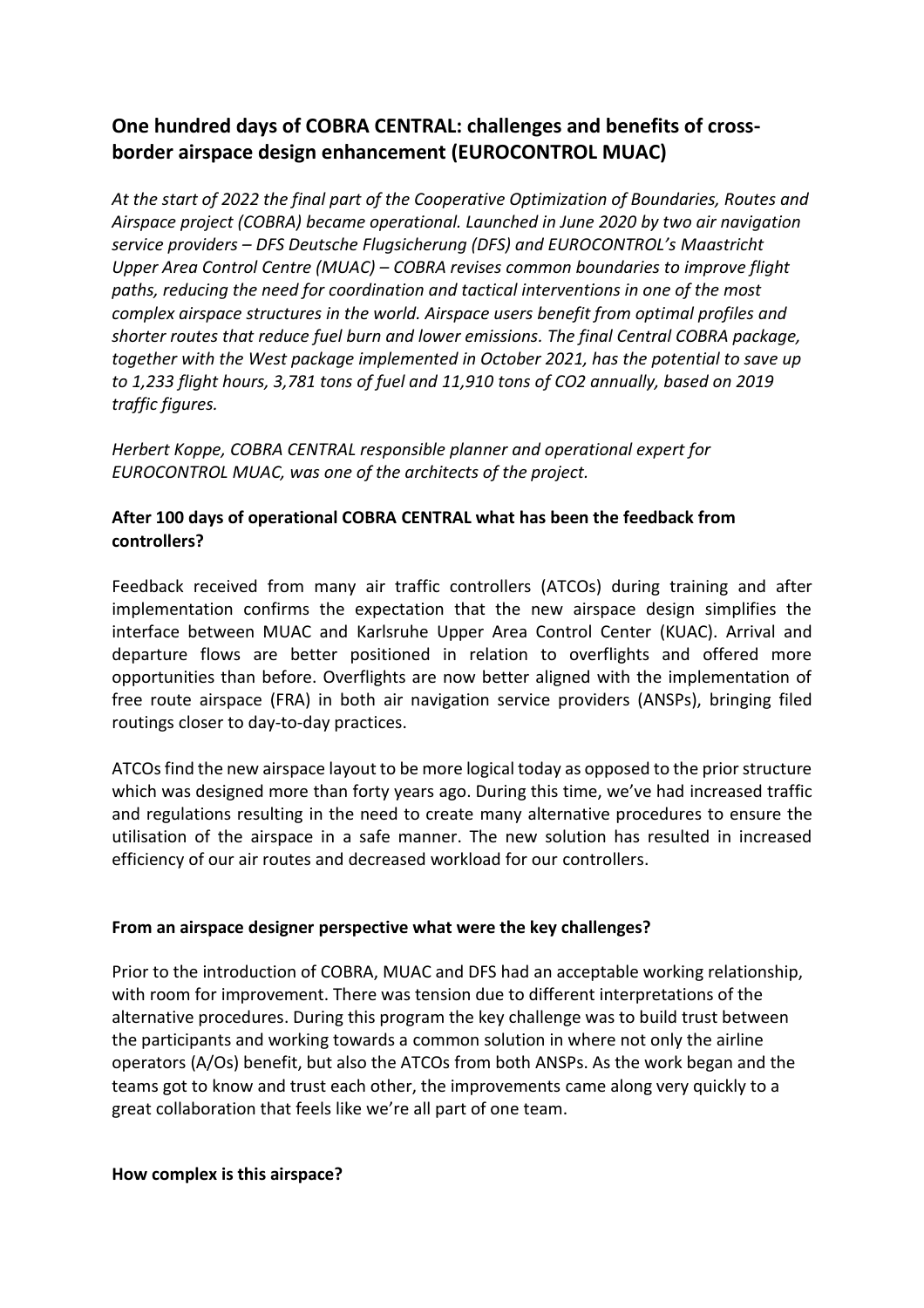At the interface between MUAC and KUAC we have multiple profiles which have a vertical movement, making the coordination between the ATCOs challenging, especially with unexpected events (weather, regulations, A/O requests). The picture below shows a conflict situation before and after COBRA implementation. The benefit here is the fact that the conflict point has moved away from the border and is now with 1 instead of 2 sectors.

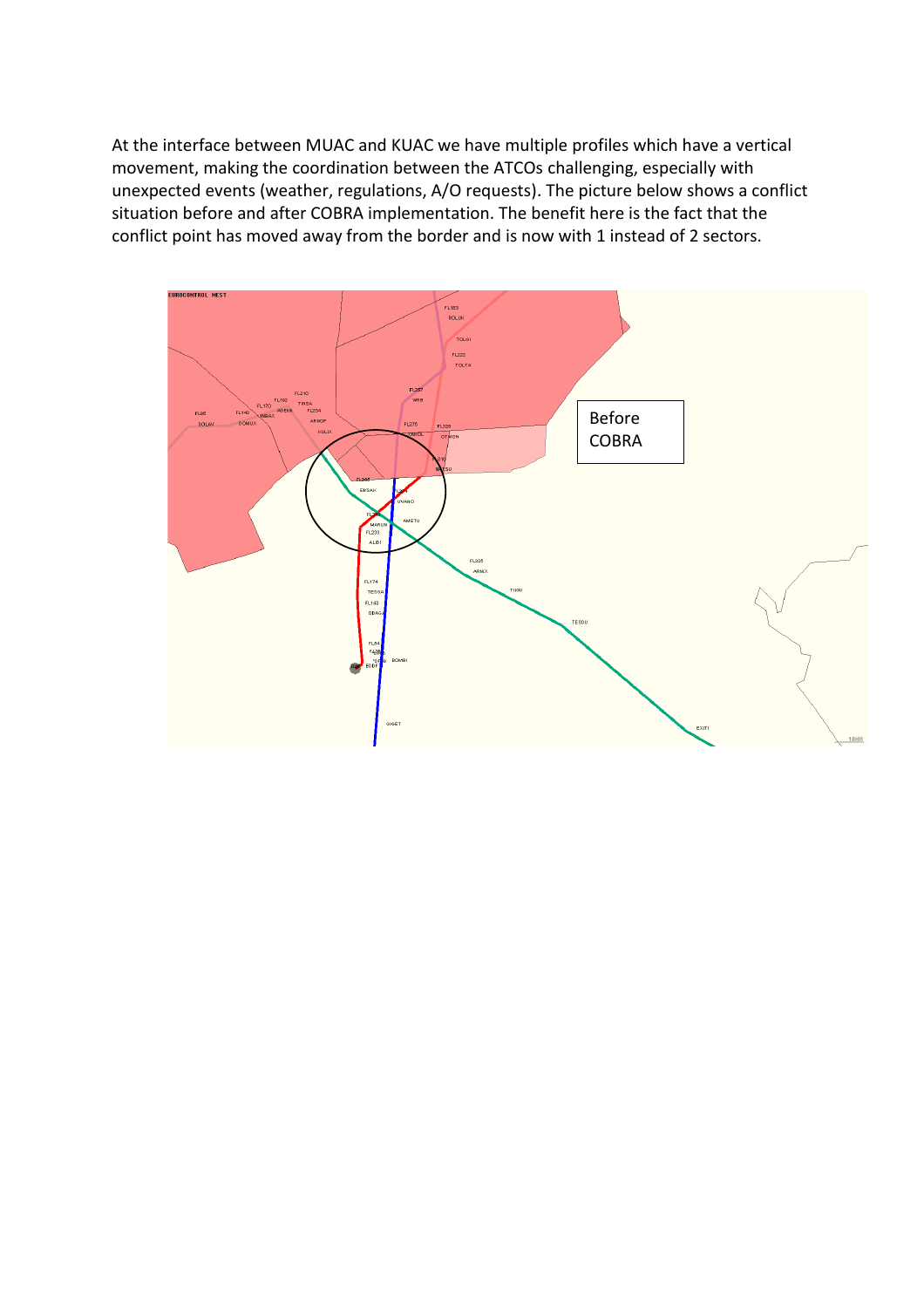

# **How did cooperation between KUAC and MUAC work – is COBRA an exceptional programme or do you cooperate in airspace redesign projects on a daily basis?**

The cooperation now is extraordinary but started by gaining trust and respect. Today the cooperation is great and extends to other projects. We work towards 'common interests' as one team to solve topics together.

#### **What were the most difficult technical/institutional challenges to implementing COBRA?**

The most difficult legal challenge was changing the UIR boundary involving States and eventually the PC, which led to a change of the 'Maastricht Agreement'. The most complicated technical changes to the MUAC system where the HMI features which had to be configured in order to reduce the workload to the ATCOs.

An example of the complicated human-machine interface (HMI) work that needed to be done was the (pre-)validation of sub-systems required to establish the inner and outer boundaries for correct system support. These boundaries were defined in the program to be able to release traffic on contact between involved sectors, leading to multiple scenarios where each organisation had different distance requirements. This had to be aligned to a single way of working.

# **Such a program requires a great deal of collaboration across the airspace, how were airlines and military incorporated into the project?**